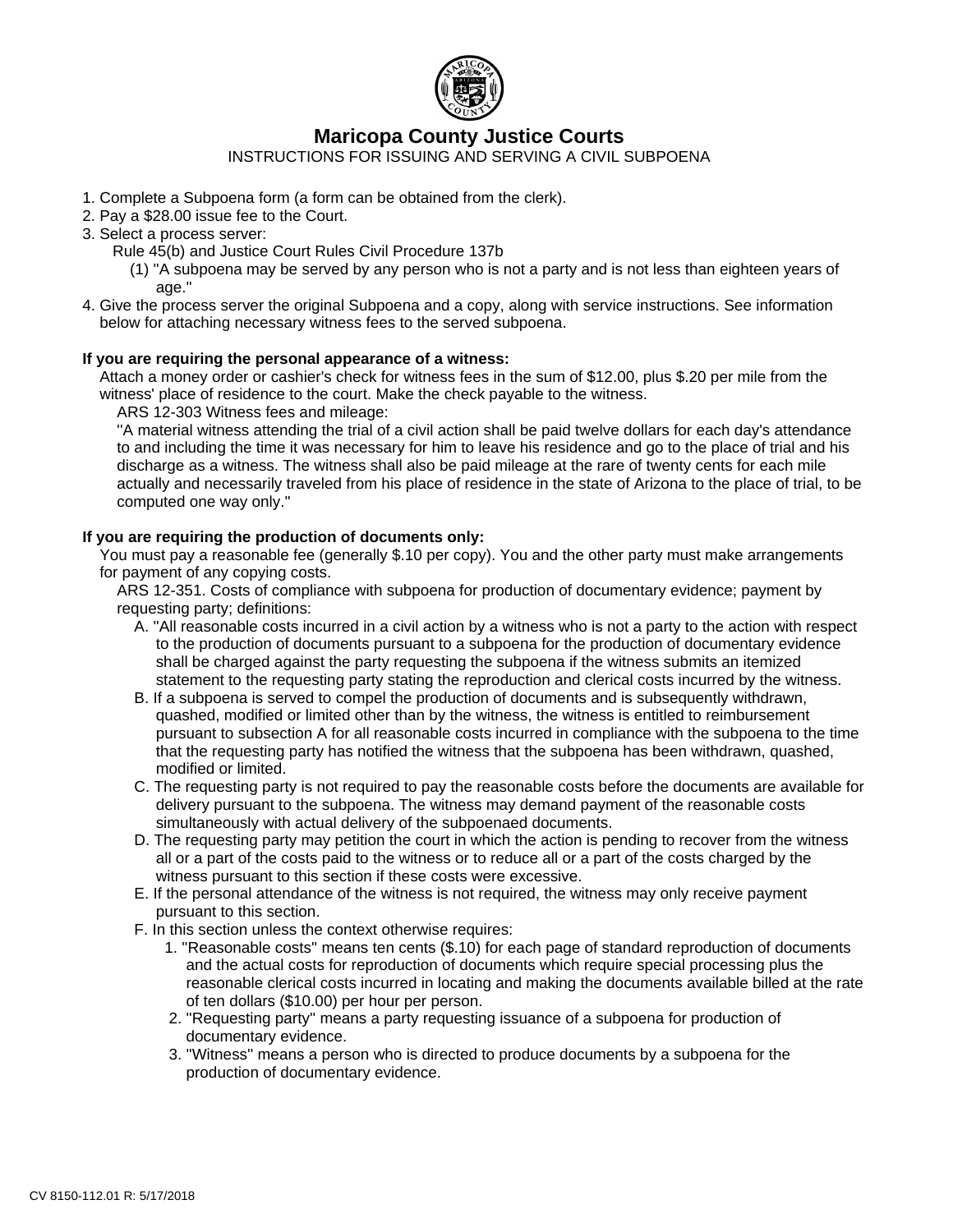

# **Maricopa County Justice Courts, Arizona**

|                                                                                                                                                                                                       | Please select court from the drop down list ------------------                                                                                                                                                                                                                           |  |
|-------------------------------------------------------------------------------------------------------------------------------------------------------------------------------------------------------|------------------------------------------------------------------------------------------------------------------------------------------------------------------------------------------------------------------------------------------------------------------------------------------|--|
|                                                                                                                                                                                                       | <b>CASE NUMBER:</b>                                                                                                                                                                                                                                                                      |  |
|                                                                                                                                                                                                       |                                                                                                                                                                                                                                                                                          |  |
|                                                                                                                                                                                                       |                                                                                                                                                                                                                                                                                          |  |
|                                                                                                                                                                                                       |                                                                                                                                                                                                                                                                                          |  |
| Plaintiff(s) Name / Address / Email / Phone                                                                                                                                                           | Defendant(s) Name / Address / Email / Phone                                                                                                                                                                                                                                              |  |
|                                                                                                                                                                                                       | <b>SUBPOENA</b>                                                                                                                                                                                                                                                                          |  |
|                                                                                                                                                                                                       | Appearance of a Person $\Box$ Duces Tecum<br><b>JCRCP Rule 137b</b><br>If you fail to appear or fail to produce said documents as ordered, a Civil Arrest Warrant may be issued to bring you before the<br>Court to answer why your failure to appear should not be treated as contempt. |  |
| APPEARANCE OF A PERSON for Attendance of Witness(es) at Hearing or Trial                                                                                                                              |                                                                                                                                                                                                                                                                                          |  |
| To:<br><u> 1989 - Andrea Barbara, Amerikaansk politiker († 1908)</u>                                                                                                                                  | Phone:                                                                                                                                                                                                                                                                                   |  |
| Address:                                                                                                                                                                                              |                                                                                                                                                                                                                                                                                          |  |
| YOU ARE COMMANDED to appear in the above named Justice Court at the time specified below to testify at:<br>A Trial in the above cause on behalf of the $\Box$ Plaintiff $\Box$ Defendant<br>A Hearing |                                                                                                                                                                                                                                                                                          |  |
| Date: Time:                                                                                                                                                                                           |                                                                                                                                                                                                                                                                                          |  |
|                                                                                                                                                                                                       | YOU ARE TO REMAIN UNTIL EXCUSED BY THE JUDGE<br>Be in court at least 15 minutes before the scheduled hearing.                                                                                                                                                                            |  |
|                                                                                                                                                                                                       | YOU MUST CHECK IN AT THE FRONT COUNTER BEFORE ENTERING THE COURT ROOM.<br>(Esté en el tribunal por lo menos 15 minutos antes de la audiencia programada.)                                                                                                                                |  |
|                                                                                                                                                                                                       | (DEBE REGISTRARSE EN EL MOSTRADOR DELANTERO ANTES DE ENTRAR EN LA SALA DEL TRIBUNAL)<br>REQUESTS FOR REASONABLE ACCOMMODATIONS FOR PERSONS WITH DISABILITIES SHOULD BE MADE TO THE COURT AS SOON                                                                                         |  |
|                                                                                                                                                                                                       | AS POSSIBLE.<br>(LAS SOLICITUDES PARA ARREGLOS O ADAPTACIONES RAZONABLES PARA PERSONAS CON DISCAPACIDADES SE DEBEN PRESENTAR ANTE EL TRIBUNAL LO MAS<br>ANTES POSIBLE.)                                                                                                                  |  |
|                                                                                                                                                                                                       | If an interpreter is needed, please contact the court listed above to request an interpreter be provided.<br>(En caso de necesitarse un intérprete, favor de comunicarse con el Tribunal antes mencionado para solicitar que se brinden los servicios de un intérprete.)                 |  |
| <b>DUCES TECUM</b> for Production of Documents (Not allowed in Small Claims)                                                                                                                          |                                                                                                                                                                                                                                                                                          |  |
| To:                                                                                                                                                                                                   |                                                                                                                                                                                                                                                                                          |  |
| Custodian of Records                                                                                                                                                                                  | YOU ARE COMMANDED to produce and/or permit inspection, copying, testing, or sampling of the following designated documents listed<br>below (or attached) which may include electronically stored information or tangible things; or to permit the inspection of the premises.            |  |
| time, at the address specified below or as other arrangements as agreed upon.                                                                                                                         | YOU ARE ORDERED TO PROVIDE copies of the documents listed below (or attached); to the requesting party on or before the date and                                                                                                                                                         |  |
|                                                                                                                                                                                                       |                                                                                                                                                                                                                                                                                          |  |
|                                                                                                                                                                                                       |                                                                                                                                                                                                                                                                                          |  |
|                                                                                                                                                                                                       |                                                                                                                                                                                                                                                                                          |  |
| Place, date, and time of production or inspection:                                                                                                                                                    |                                                                                                                                                                                                                                                                                          |  |
|                                                                                                                                                                                                       | Phone:                                                                                                                                                                                                                                                                                   |  |
|                                                                                                                                                                                                       |                                                                                                                                                                                                                                                                                          |  |
| party within the time allowed.                                                                                                                                                                        | YOUR APPEARANCE IS NOT REQUIRED if the documents ordered to be produced are delivered to the requesting                                                                                                                                                                                  |  |
|                                                                                                                                                                                                       |                                                                                                                                                                                                                                                                                          |  |
|                                                                                                                                                                                                       |                                                                                                                                                                                                                                                                                          |  |
| <u>Justice</u> of the Peace                                                                                                                                                                           |                                                                                                                                                                                                                                                                                          |  |
| Date: $\_\_$                                                                                                                                                                                          | <b>AFFIDAVIT OF SERVICE</b>                                                                                                                                                                                                                                                              |  |
| Time served: <u>Contract Contract Address</u> of service:                                                                                                                                             | Who served:                                                                                                                                                                                                                                                                              |  |
| 18 years of age.                                                                                                                                                                                      | I certify and declare under penalty of perjury that I served this subpoena, that I am not a party to this matter and, that I am not less than                                                                                                                                            |  |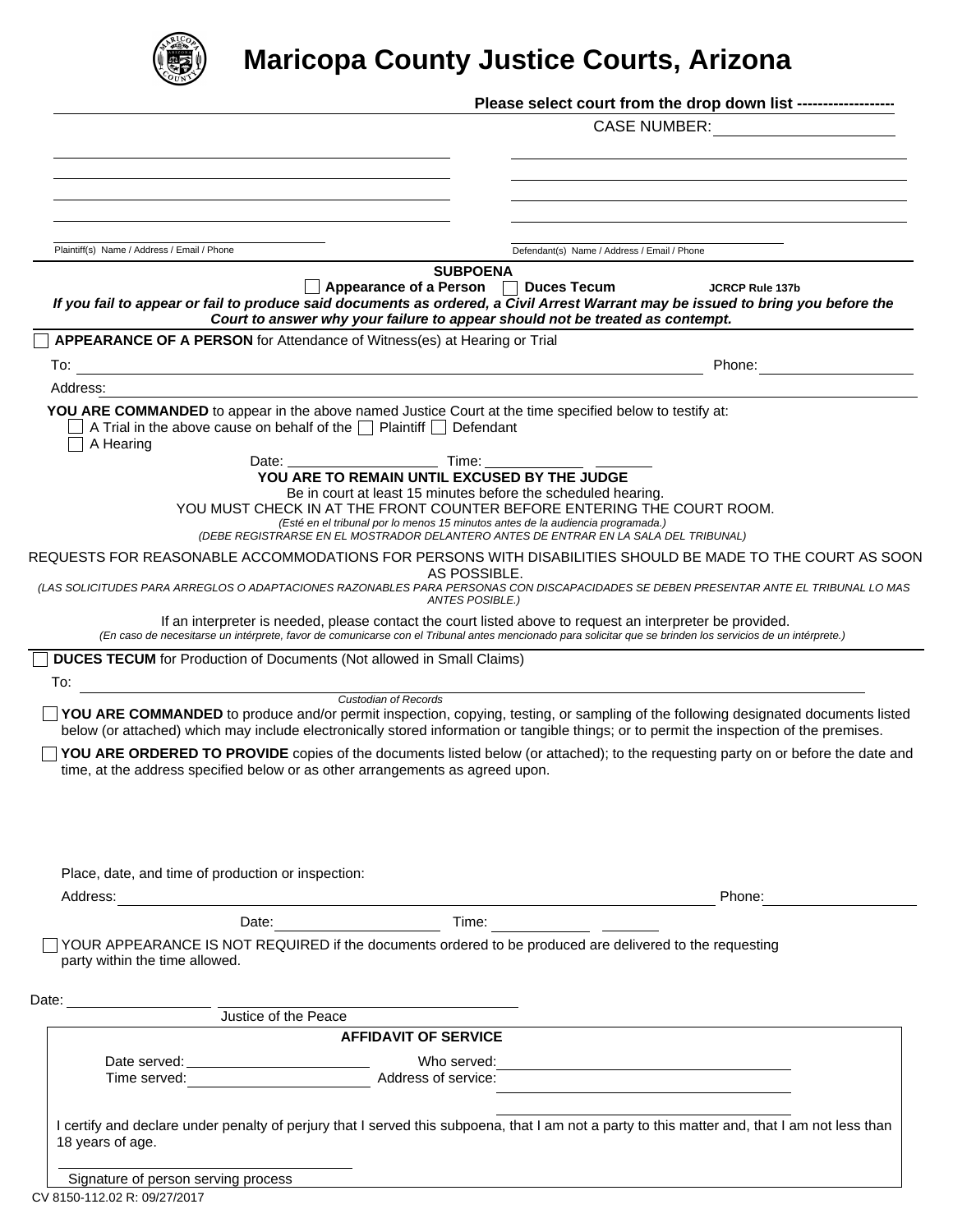

## **Maricopa County Justice Courts**

## (YOUR DUTIES IN RESPONDING AND YOUR RIGHT TO OBJECT TO THIS SUBPOENA)

## *YOUR DUTIES IN RESPONDING TO THIS SUBPOENA*

*Attendance at a Trial:* If this subpoena commands you to appear at a trial, you must appear at the place, date and time designated in the subpoena unless you file a timely motion with the court and the court quashes or modifies the subpoena. See Rule 137 of the Justice Court Rules of Civil Procedure *(JCRCP)*. See also "Your Right To Object To This Subpoena" section below. Unless a court orders otherwise, you are required to travel to any part of the state to attend and give testimony at a trial. *See Rule 137 of the JCRCP.*

*Attendance at a Hearing or Deposition:* If this subpoena commands you to appear at a hearing or deposition, you must appear at the place, date and time designated in this subpoena unless either:

- (1) you file a timely motion with the court and the court quashes or modifies the subpoena; or
- (2) you are not a party or a party's officer and this subpoena commands you to travel to a place other than:
	- (a) the county in which you reside or you transact business in person; or
	- (b) the county in which you were served with the subpoena or within forty (40) miles from the place of service; or
	- (c) such other convenient place fixed by a court order.

 *See Rule 137 of the JCRCP. See also "Your Right To Object To This Subpoena" section below.*

*Production of Documentary Evidence or Inspection of Premises:* If this subpoena commands you to produce and permit inspection, copying, testing or sampling of designated documents, electronically stored information, or tangible things, you must make the items available at the place, date and time designated in this subpoena, and in the case of electronically stored information, in the form or forms requested, unless you provide a good faith written objection to the party or attorney who served the subpoena. See Rule 137 of the *JCRCP*. See also "Your Right To Object To This Subpoena" section below. Similarly, if this subpoena commands you to make certain premises available for inspection, you must make the designated premises available for inspection on the date and time designated in this subpoena unless you provide a good faith written objection to the party or attorney who served the subpoena. *See Rule 137 of the JCRCP. See also "Your Right to Object to This Subpoena" section below.*

You should note that a command to produce certain designated materials, or to permit the inspection of premises, may be combined with a command to appear at a trial, hearing or deposition. See Rule 137 of the *JCRCP*. You do not, however, need to appear in person at the place of production or inspection unless the subpoena also states that you must appear for and give testimony at a hearing, trial or deposition. *See Rule 137 of the JCRCP.*

If the subpoena commands you to produce documents, you have the duty to produce the designated documents as they are kept by you in the usual course of business, or you may organize the documents and label them to correspond with the categories set forth in the subpoena. *See Rule 137 of the JCRCP.*

#### *YOUR RIGHT TO OBJECT TO THIS SUBPOENA*

Generally: If you have concerns or questions about this subpoena, you should first contact the party or attorney who served the subpoena. The party or attorney serving the subpoena has a duty to take reasonable steps to avoid imposing an undue burden or expense on you. The superior court enforces this duty and may impose sanctions upon the party or attorney serving the subpoena if this duty is breached. *See Rule 137 of the JCRCP.*

*Procedure for Objecting to a Subpoena for Attendance at a Hearing, Trial or Deposition:* If you wish to object to a subpoena commanding your appearance at a hearing, trial or deposition, you must file a motion to quash or modify the subpoena with the court to obtain a court order excusing you from complying with this subpoena. See Rules 137 of the *JCRCP*. The motion must be filed in the Justice Court precinct in which the case is pending or from which the subpoena was issued. See Rule 137 of the *JCRCP*. The motion must be filed before the time specified for compliance or within 14 days after the subpoena is served, whichever is earlier. See Rule 137 of the *JCRCP*. You must send a copy of any motion to quash or modify the subpoena to the party or attorney who served the subpoena.  *See Rules 137 of the JCRCP.*

#### *The court must quash or modify a subpoena:*

- (1) if the subpoena does not provide a reasonable time for compliance;
- (2) unless the subpoena commands your attendance at a trial, if you are not a party or a party's officer and if the subpoena commands you to travel to a place other than:
	- (a) the county in which you reside or transact business in person;
	- (b) the county in which you were served with a subpoena, or within forty (40) miles from the place of service; or
	- (c) such other convenient place fixed by a court order; or
- (3) if the subpoena requires disclosure of privileged or other protected matter, if no exception or waiver applies; or
- (4) if the subpoena subjects you to undue burden.

*See Rule 137 of the JCRCP.*

- *The court may quash or modify a subpoena:*
	- (1) if the subpoena requires you to disclose a trade secret or other confidential research, development or commercial information;
	- (2) if you are an unretained expert and the subpoena requires you to disclose your opinion or information resulting from your study that you have not been requested by any party to give on matters that are specific to the dispute;
	- (3) if you are not a party or a party's officer and the subpoena would require you to incur substantial travel expense; or
- (4) if the court determines that justice requires the subpoena to be quashed or modified. *See Rule 137 of the JCRCP.*

In these last four circumstances, a court may, instead of quashing or modifying a subpoena, order your appearance or order the production of material under specified conditions if:

(1) the serving party or attorney shows a substantial need for the testimony or material that cannot be otherwise met without undue hardship; and